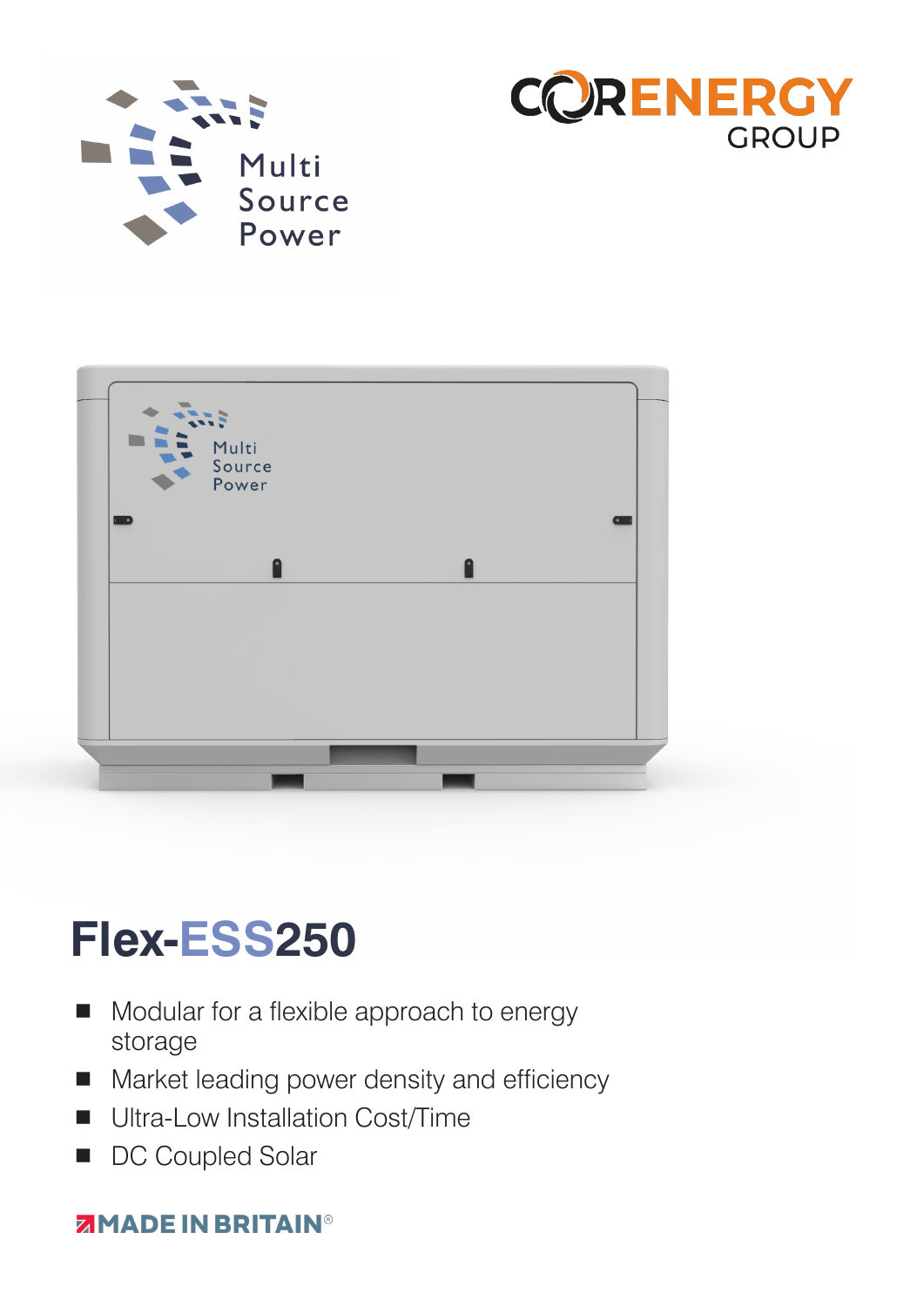### **Flex-ESS250** is the most flexible all in one energy storage solution on the market today





DC Capabilities Energy trading & grid services



Minimal Op-Ex for long term cost savings



Quick and easy installation when time is a premium



Compact for for small footprint installations



Manufactured in Great Britain



Modular & flexible solution Low EPC costs 1MW invertor scaleable







module**:** 1 to 4 hours+ storage

Our **Flex-ESS250** hybrid power system is a fully-factory-built and tested, high-density, modular energy solution. It offers reduced project risk and cost thanks to its simple installation, small footprint, and lightweight construction. It also offers low operating costs thanks to its enclosed cooling and durable housing. Integrating KORE Power energy storage and our ground-breaking FLEX Inverter, **Flex-ESS250** achieves an industry-leading, optimising footprint for applications where space is constrained or at a premium. Working with multiple power sources and output configurations, the **Flex-ESS250** provides the ultimate, flexible approach for most applications.

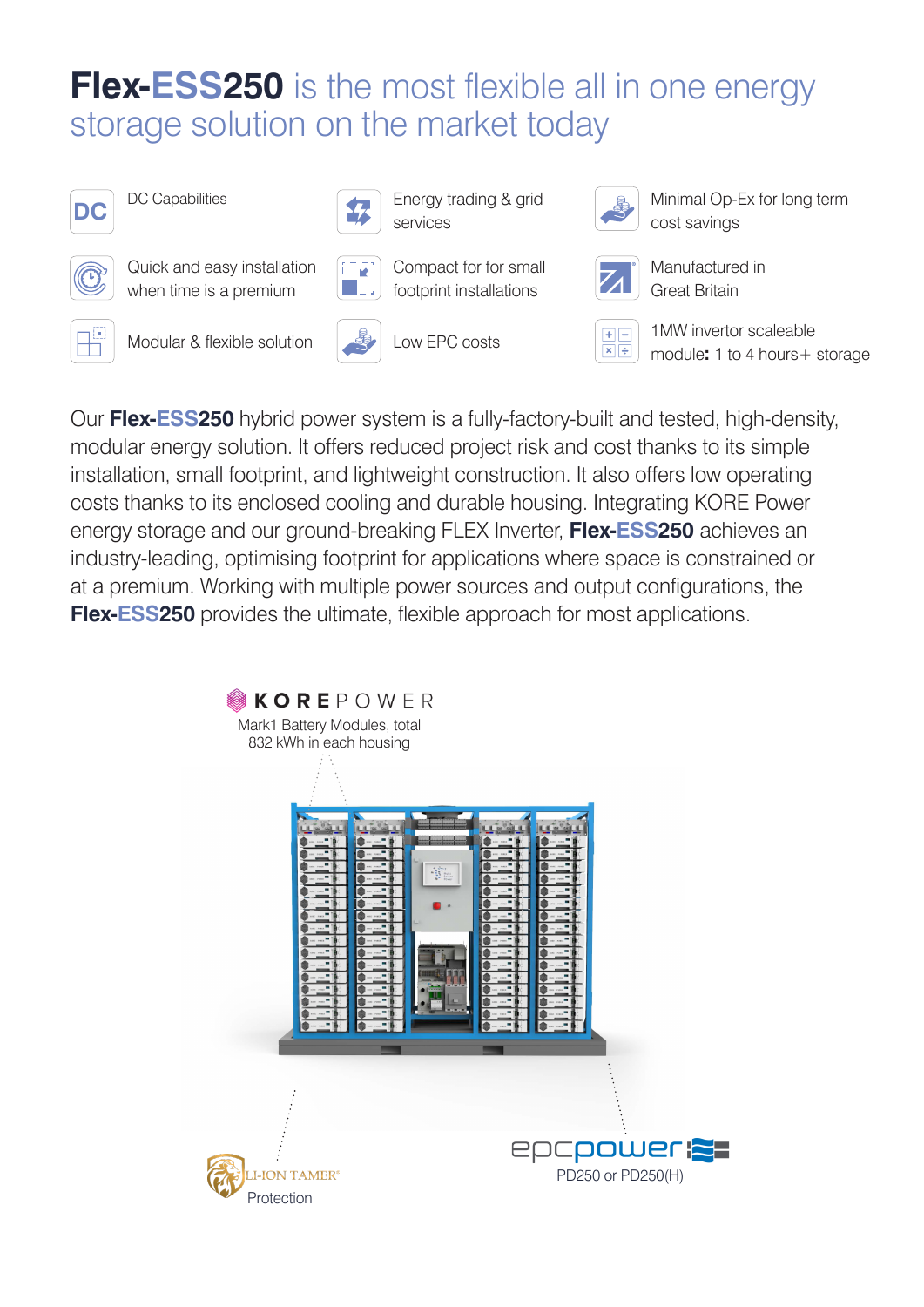### **SYSTEM CONFIGURATION**

The FLEX-ESS system can be paralleled to multiple MW level in a highly variable range of storage and power configurations. Each GRP housing contains 250kVA of 3 phase AC Power with blocks of 104kWh of storage to a maximum of 832kWh (double stacked).

Additional 250kVA energy expansion modules are available with each box housing upto 1MWh of additional capacity, configurable as required.

With its small footprint, multi box configurations can be arranged to preserve space in limited areas and still be planning friendly or discreet installations in any colour preference.



### **Flex-ESS250** for low cost project overheads

#### **INVERTER**

- Reduced infrastructure & component costs
- DC Coupled giving unrivalled flexibility when sizing your solar & storage
- UPS function offering protection to your facility
- Both Off & On grid forming and following
- Peak efficiency 98.6% lowest 97%
- Outdoor housing IP64 (indoor version available)
- Solar MPPT Hybrid Inverter 300 KwP

#### **STORAGE**

- Long lifespan with all components designed to last 5000 to 6000 cycles and 10/15/20 year lifespan
- British-engineered 10/15/20-year performance and 5/10/15 year product extendable warranty
- Maximum safety, modules certified to UL9540A
- Easily expandable flexible energy storage system can be sized according to need
- Optimised battery performance via the Master/String-Rack Controller (SRC)

#### **Li-ion Tamer protected**

#### **BESS**

Modular and expandable, the **FLEX-ESS250** offers installers a plug-and-play, factory built-and-tested, solution.

The thermally insulated and ultra durable housing ensures ideal climatic conditions for the ESS. Parasitic loads are minimised by water cooling the inverter and HVAC for the KORE Mark 1 batteries results in class leading efficiencies.

- $\blacksquare$  Ultra low footprint 2.7m x 3.4m x 1.5m (HxWxD)
- Easily transported on site by forklift or Hiab
- Factory-built and tested
- Secure and ultra-durable
- Thermally optimised
- Maximum energy density
- **Flexible layout options**
- Plug-and-play, delivery to commissioning hours, not days
- **I** IP 64 rated enclosure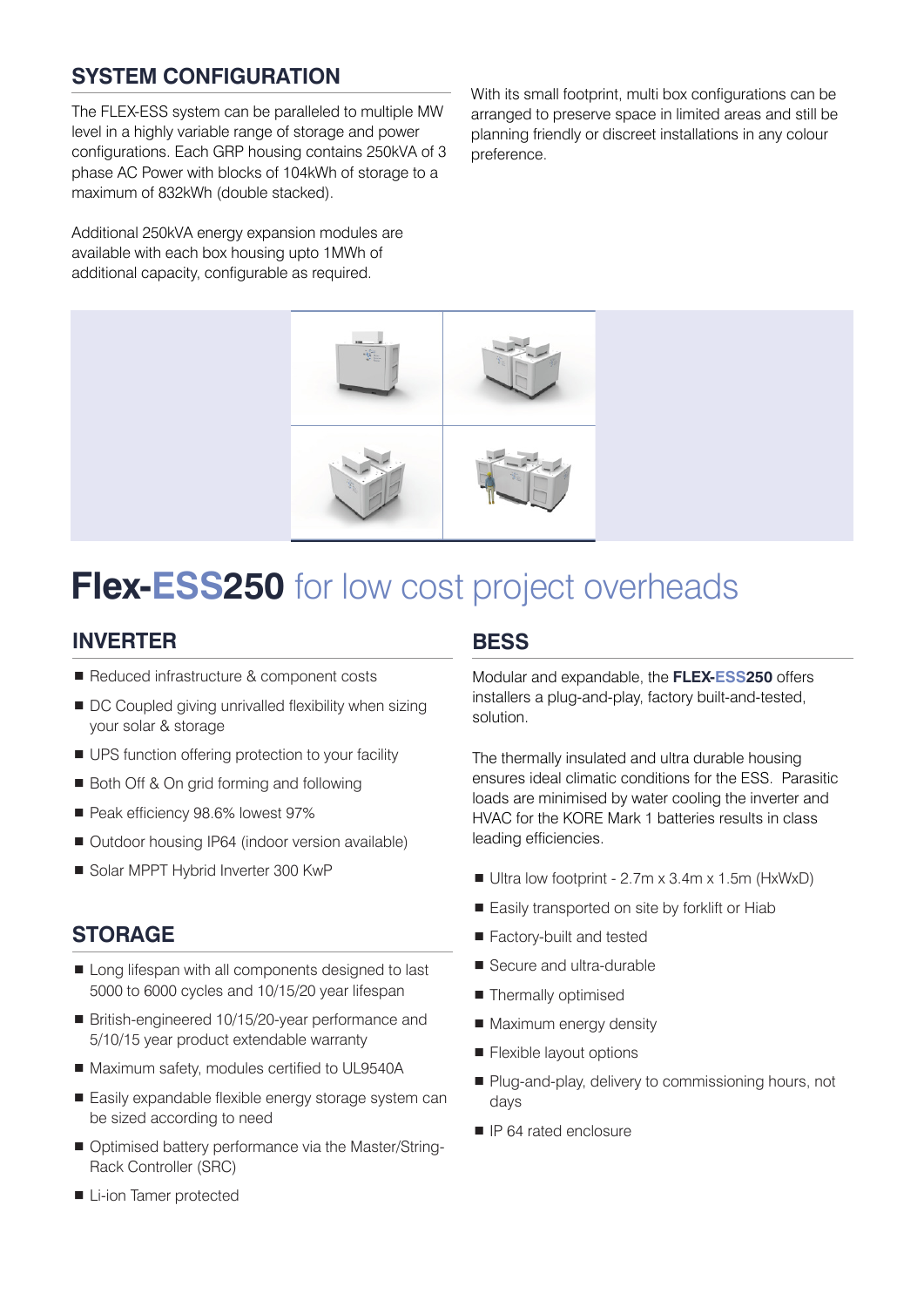### **Flex-ESS250** for a full spectrum of energy demands

### **ON GRID/GRID SERVICES**

With ultra-fast response bidirectional 4-quadrant operation, the **Flex-ESS250** system offers **ACTIVE** and **REACTIVE** power services to both industrial and commercial operators. With only the highest quality components and water cooling, the system delivers outstanding up time, minimal **OPEX** and > 20 years service life, ensuring long term reliable access to those current and future revenue streams.

- Voltage control and droop
- **Power factor control**
- Reactive power (VAR)
- Frequency regulation and response
- Peak shaving
- Curtailment avoidance
- Scheduled shifting or islanding
- Accurate and fast ramp rate control
- Black start and UPS
- Remote command power and operation
- 24hr automated system monitoring
- EV Charging



### **OFF GRID**

From microgrid to industrial power, **FLEX-ESS250** gives you the power you need when you need it. With the ability to deliver 100% capacity to the AC load and still store excess solar, direct line control and optimise any fuel derived generation, keeping OPEX to a minimum and maximising revenue.

- 250 kVa Hybrid inverter
- Grid-forming and following
- High-performance storage by KORE Power
- **Black start**
- Generator reserves displacement
- Ramp rate control
- **Power factor correction**
- Load and peak shaving
- EV Charging

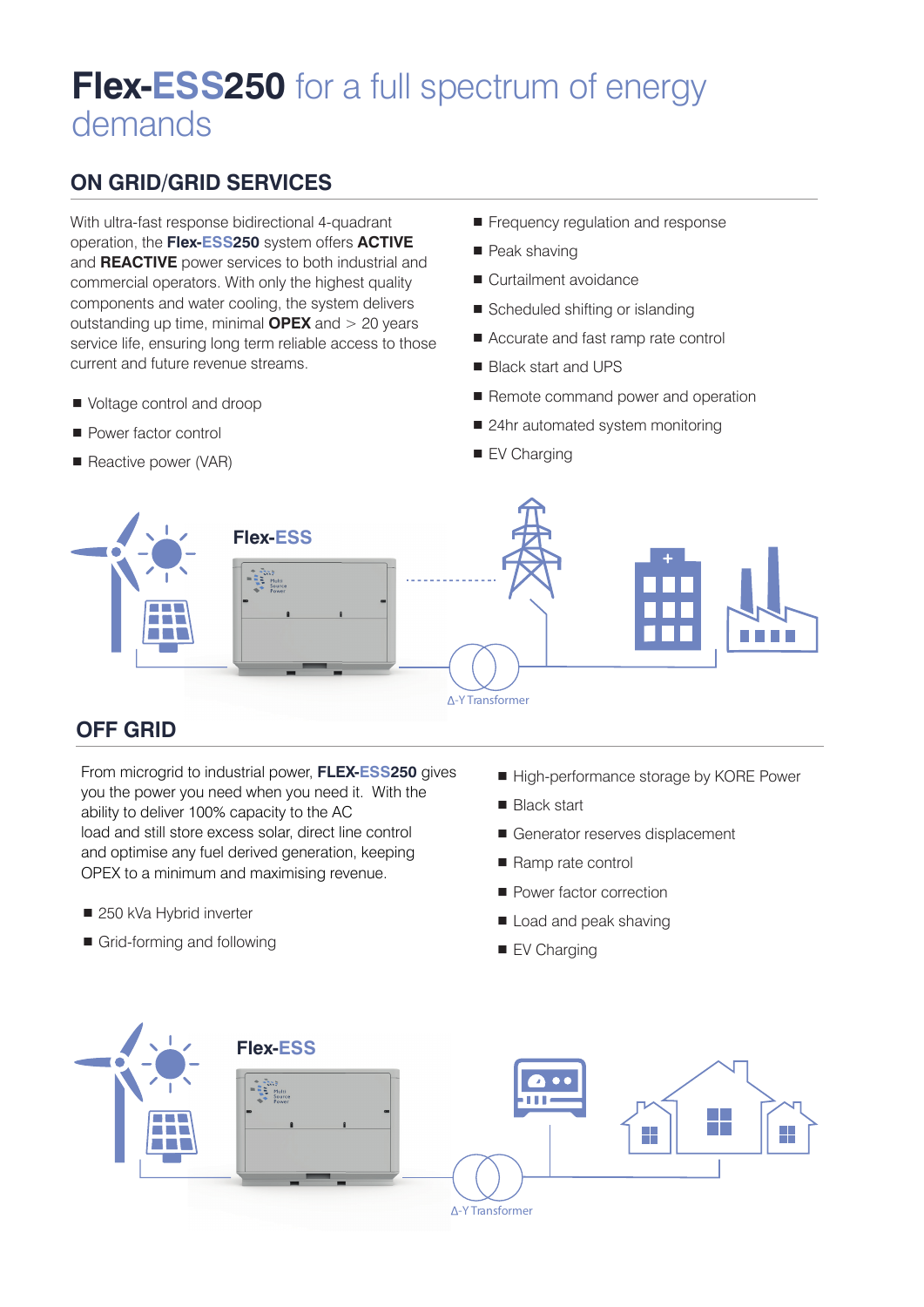## **Flex-ESS250** Specifications

### **INVERTER**

| AC        | Power                               | 250 kVA   301 ARMS                               |  |
|-----------|-------------------------------------|--------------------------------------------------|--|
|           | <b>AC Voltage</b>                   | 480 VRMS + 10%/-12%                              |  |
|           | Overload capacity                   | 275 kVA, 10 mins   312.5 kVA, 10 secs            |  |
|           | Nominal frequency range             | 50-60 Hz field settable                          |  |
|           | Power factor/reactive power         | 0 leading  0 lagging (full 4-quadrant operation) |  |
|           | Max aux. power consumption          | 750W                                             |  |
|           | <b>CEC</b> efficiency               | 98.0% (>97% throughout operational range)        |  |
|           | Peak AC to DC efficiency            | 98.40%                                           |  |
| $\bigcup$ | <b>Battery DC port</b>              | 550 ADC   up to 1100 VDC   375 kW                |  |
|           | Solar DC Port                       | 550 ADC   200-650 VDC   250 KW                   |  |
|           | Peak efficiency / Lowest efficiency | $98.6\% - 97.0\%$                                |  |
| Other     | Warranty                            | 10/15/20 years                                   |  |

### **BES**

| Storage capacity                                       | $6.5$ kWh                    | Weight (battery module) | 48 kg                                                   |
|--------------------------------------------------------|------------------------------|-------------------------|---------------------------------------------------------|
| Voltage range                                          | $44.8 - 68.8$ V              | Operating temperature   | -5°C - 45°C                                             |
| <b>Cells</b>                                           | Lithium G-NMC                | <b>RTE Efficiency</b>   | 98% (upto)                                              |
| <b>Humidity</b>                                        | $0 - 85%$<br>(non-condensing | Certifications / norms  | UL1973, 1998, 991<br>UN 38.3, IEC 62619<br>UL9540A, G99 |
| Cycles @100% DOD   80%<br>$EOL 25°C \pm 5°C 0.5C/0.5C$ | 5000 (expected)              | Warranty                | 10/15/20 years                                          |

### **SYSTEM SECURITY**

Hosted on Microsoft Azure, with guaranteed uptime and security, MSP's system controller is compliant with IEC 62351 for security in energy management system and associated data exchange.

### **SOLAR CONFIGURATIONS**

With 50kw to 340kw of solar, the FLEX-ESS offers a fully integrated DC coupled solar input offering unrivalled performance and efficiency. The DC port can also accept other DC sources; fuel cell, DC Generator, wind turbine, and hydro. AC coupling up to 250Kw